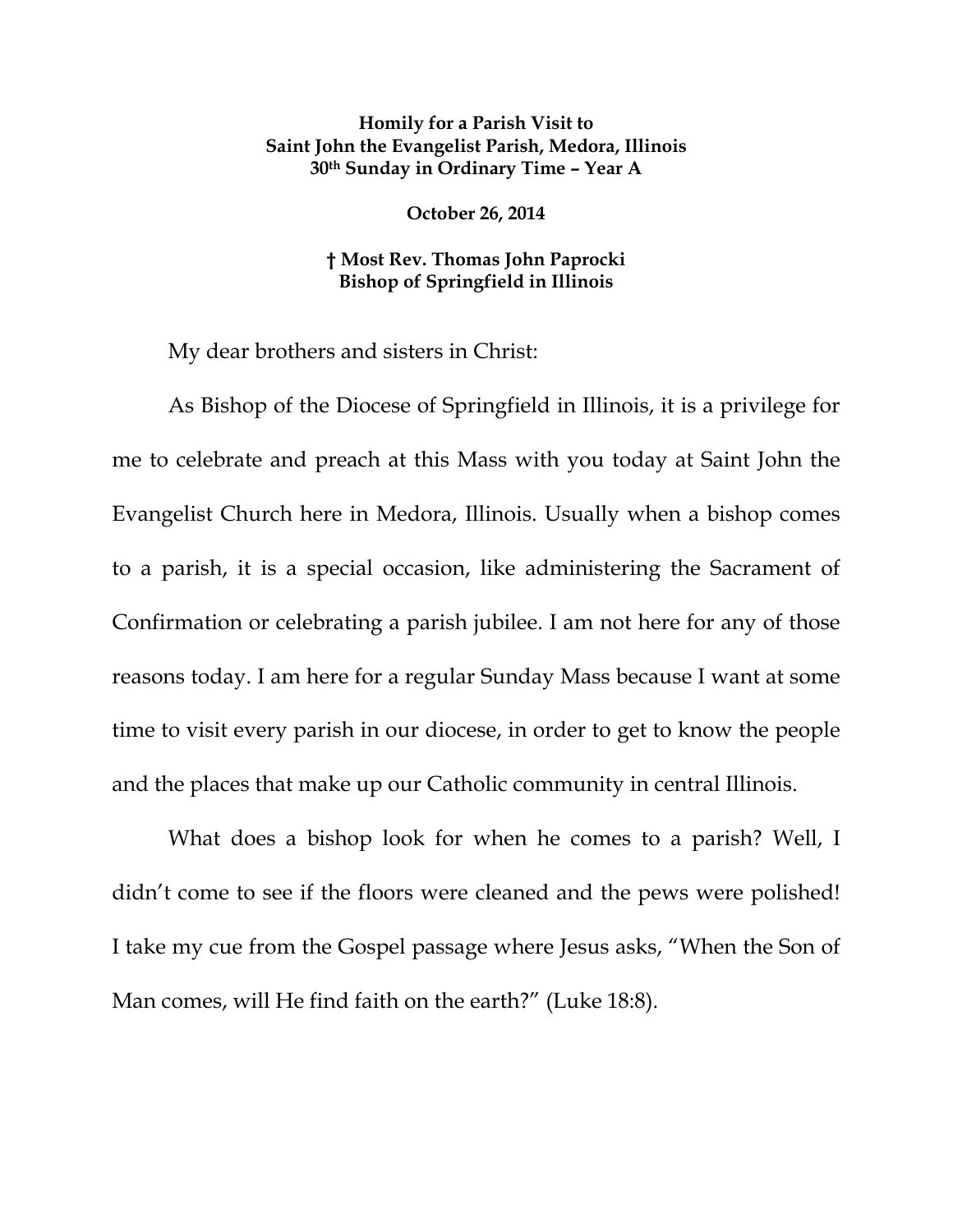First and foremost, when a bishop comes to a parish, he looks for the presence of the Catholic **faith**, to see whether it is strong and vibrant, whether it is growing, and if the conditions are present for its continued growth in the future. So it is good to see people of faith gathered here.

At the same time, a pastoral visit is not just a time for a bishop to see the parish, but also for the parish to see the bishop. The Church is all about relationships. As the three persons of the Trinity are an intimate communion of Father, Son and Spirit in relationship to each other, the Church exists as a communion in relationship to God and in relation to each other, the People of God, the Body of Christ. As a bishop, I have a special relationship with you, and you have a special relationship with me, and one of my roles is to bridge the relationship between you and the Pope and the rest of the universal Church, so that we may all be one in Christ's Body, into which we have been incorporated by the grace of Baptism.

In today's Gospel, the Pharisees try Jesus with the question: "Which is the greatest commandment of the Law?" The issue was not actually about which commandment took precedence over all others. Rather, Jesus was being asked to express an opinion on whether there was a single commandment whose greatness lay in its capacity to sum up the meaning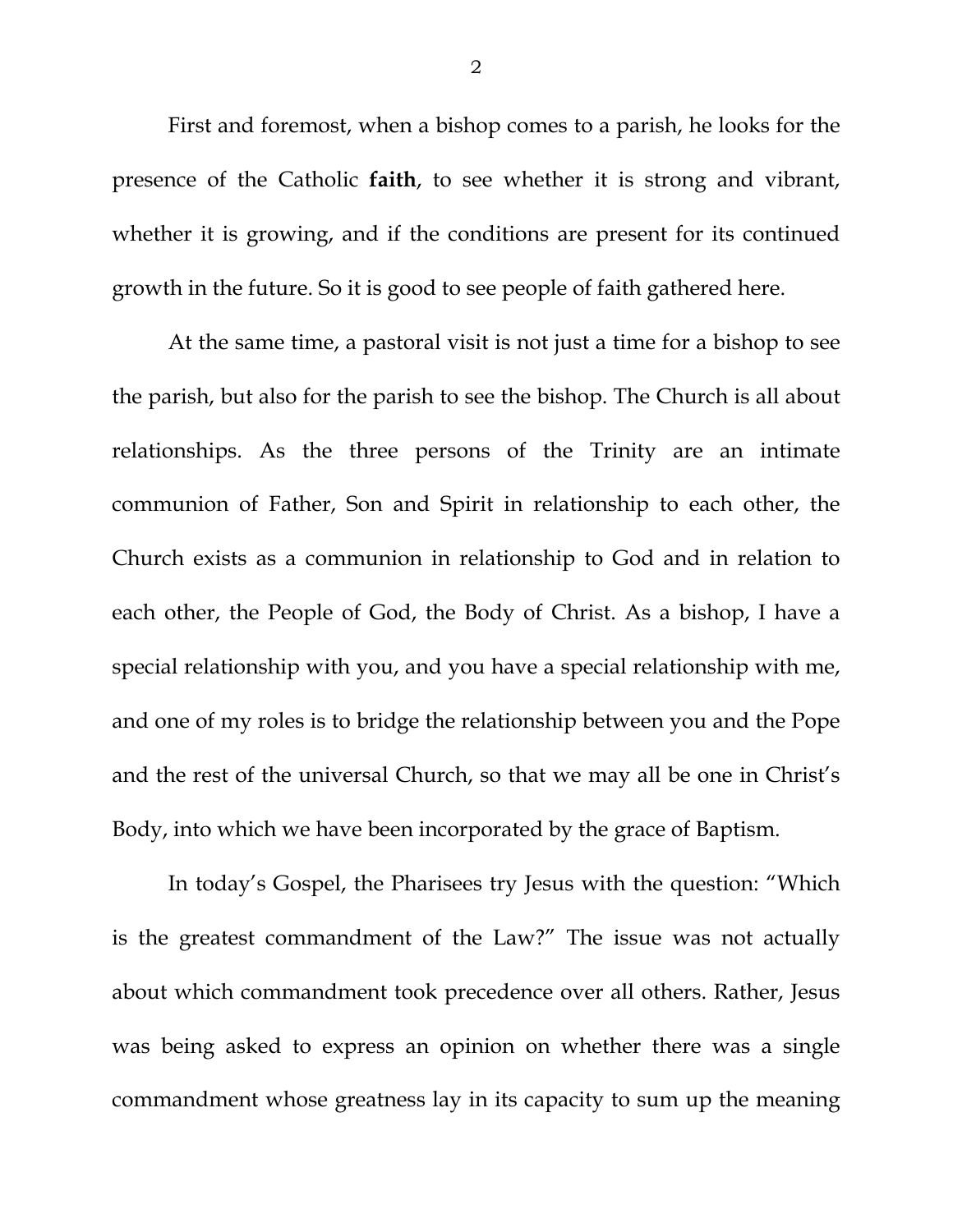of the whole of the Law, with all 613 of its precepts. It's easy to imagine the endless debates on the subject among the great and the good of the religious leadership: everyone had an opinion on the matter. It is also easy to see how the question must have seemed perfect to trap Jesus.

Jesus doesn't give a direct answer to the question. Instead, he chooses two commandments: from Deuteronomy and from Leviticus. He says, "On these two commandments hang the whole of the Law and the Prophets." We are reminded of pictures in a gallery, suspended by two chains. Similarly, the two commandments chosen by Jesus are like two chains that uphold the entire Law.

The two commandments are well known. First comes a quotation from Deuteronomy 6: "You must love the Lord your God with all your heart, with all your soul, and with all your mind." The second, from Leviticus 19, resembles it, says Jesus: "You must love your neighbor as yourself." We are left with the question of why Jesus chose these two, and why he says the second resembles the first. One way we can explore this is to consider Jesus' teaching on the conditions of discipleship. To be a disciple, says Jesus, it is necessary to renounce self and take up the cross and follow him. If we take these in reverse order, we see that these amount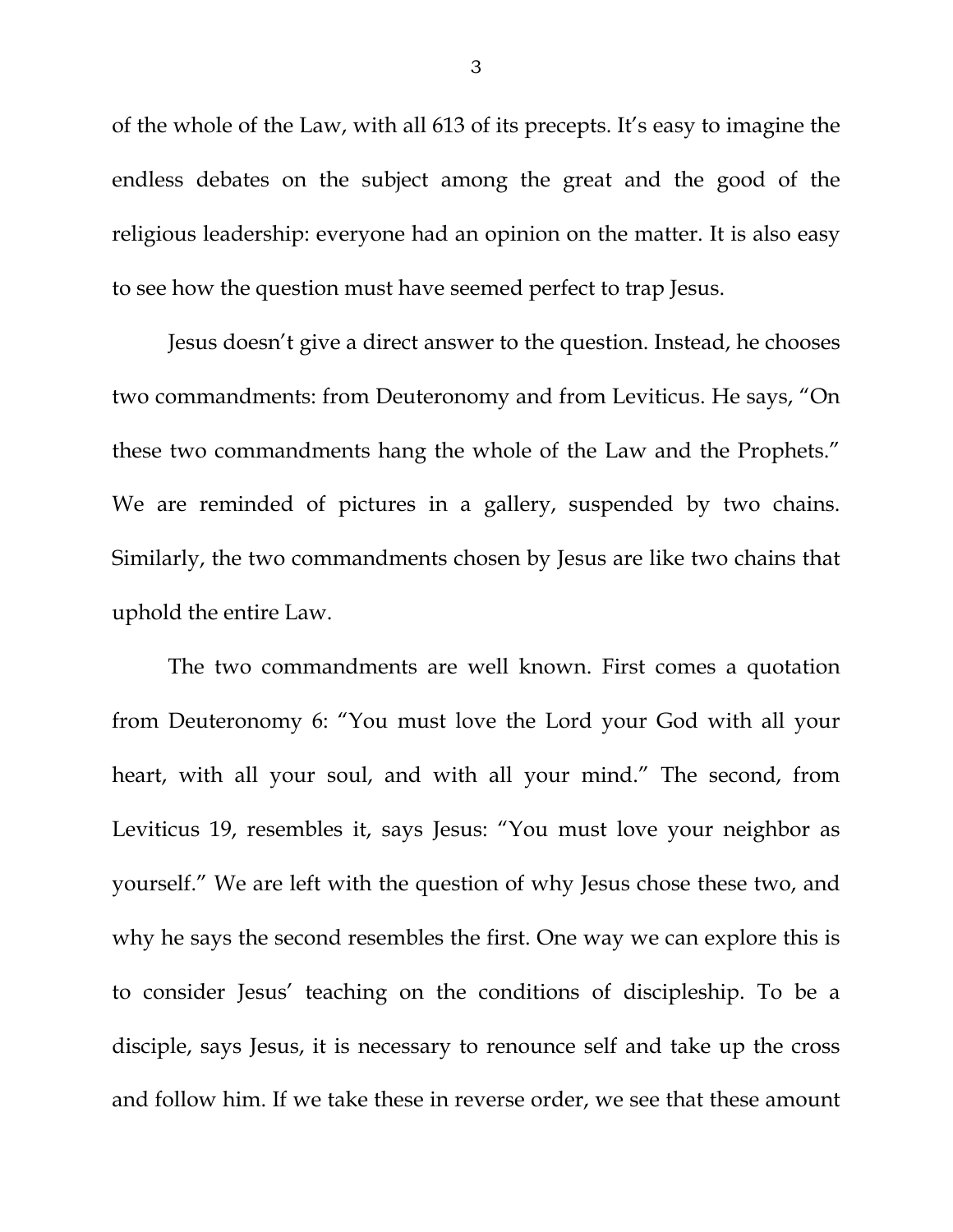to the two commandments Jesus cites as summing up the Law, because they are the way that he too lives the Law. Jesus' total commitment to his Father is shown through his taking up of the cross: the cross shows he loves his Father with all his heart, soul, strength and mind. In taking up the cross he renounces himself. He continually places the needs of humanity before his own needs: that is, he loves his neighbor as himself. To be a neighbor is to address the needs of others before one's own needs. So loving God with all our energy, and loving neighbor as self, sums up the Law because it describes perfectly the ministry of Jesus, who is the fulfilment of the Law.

The fact that Jesus is the fulfilment of the Law explains why decisions of human judges will always disappoint somebody, because only the Divine Judge administers true justice in its pure sense. Therefore everyone here on earth will, at some time or another, experience dissatisfaction with human and thus imperfect attempts to administer justice. What should we do when that happens?

The answer to the question of how to deal with the injustices of an imperfect legal system is not simple or one-dimensional. That is because law is at times a matter of knowledge, a matter of intellect, a matter of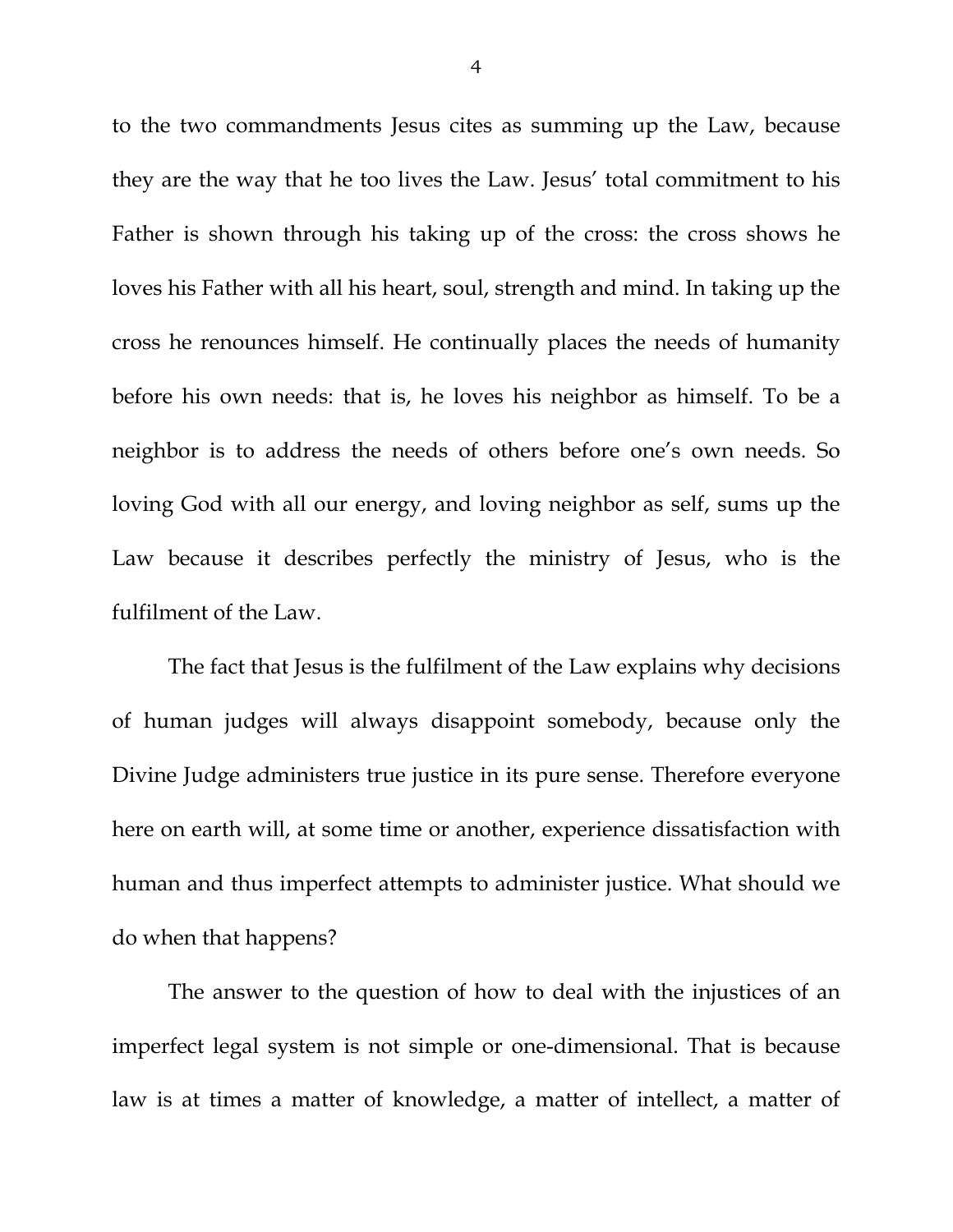reason, a matter of will, a matter of emotions, and a matter of conscience that is, a matter of the mind, the heart and the soul.

Most of the time, we should comply with civil laws even if we do not like them, unless there is a moral objection. A person who has a valid moral objection must refuse to comply with the demands of human laws even if that means paying whatever penalties may result from such civil disobedience. This is in keeping with the scriptural admonition articulated by Saint Peter and the other apostles before the authorities of their time, when they said, "We must obey God rather than men" (Acts 5:29). In normal circumstances when there is no moral objection, again it is the first Pope, Saint Peter, who instructs Christians how to relate to civil authorities when he wrote, "Submit yourselves for the Lord's sake to every human institution, whether it be to the emperor as the one in authority, or to governors as sent by him for the punishment of evildoers and the praise of those who do right. For such is the will of God, that by doing right you may silence the ignorance of foolish men" (1 Peter 2:13-14).

Even when we obey the law, that does not mean that we have given the affection of our heart to any particular civil law. While the law may coerce the body through imprisonment or financial penalty, the only law